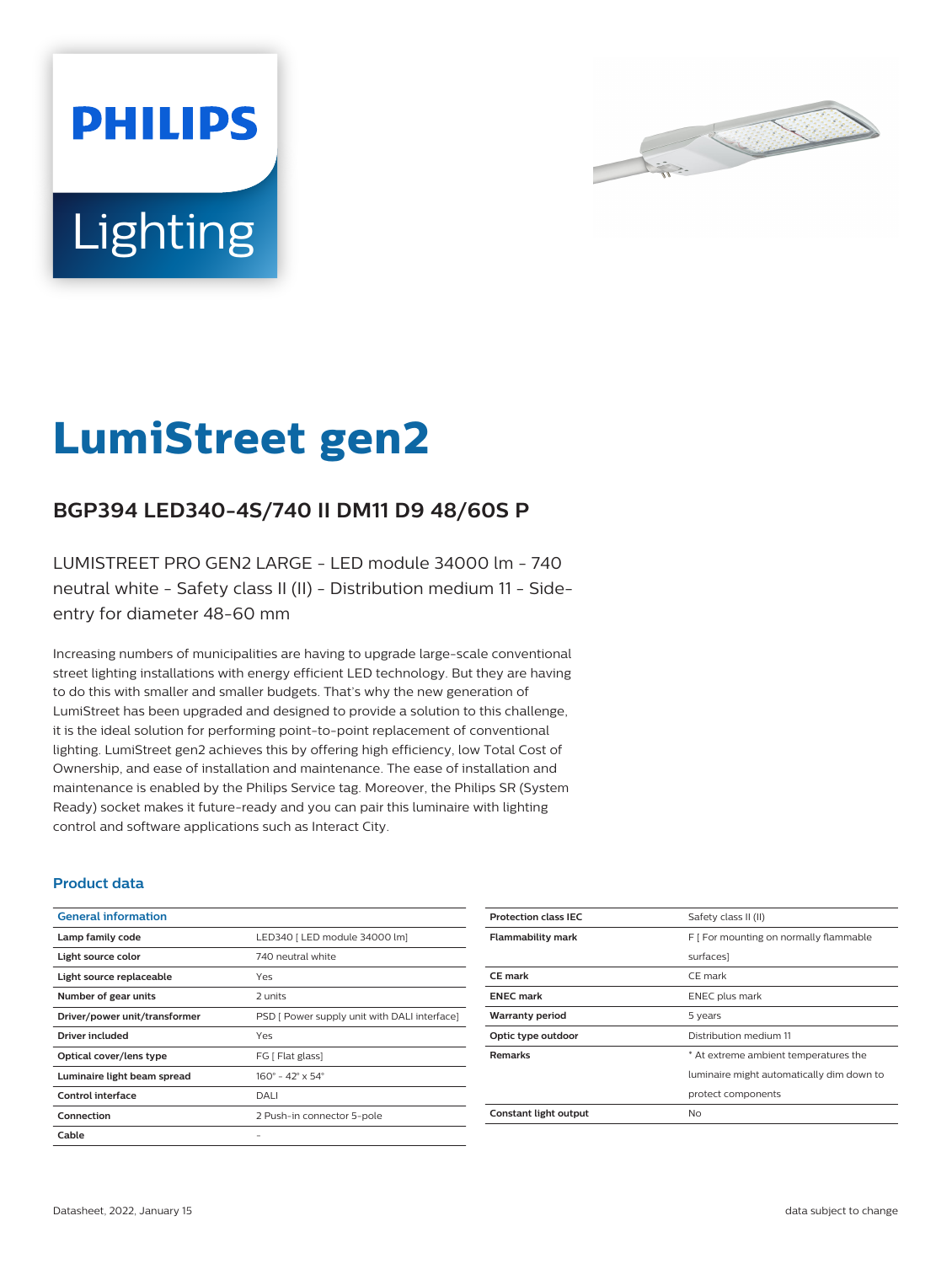### **LumiStreet gen2**

| Number of products on MCB of 16 A type 4 |                                                |
|------------------------------------------|------------------------------------------------|
| в                                        |                                                |
| <b>EU RoHS compliant</b>                 | Yes                                            |
| Light source engine type                 | LED                                            |
| Service tag                              | Yes                                            |
| Serviceability class                     | Class A, luminaire is equipped with            |
|                                          | serviceable parts (when applicable): LED       |
|                                          | board, driver, control units, surge protection |
|                                          | device, optics, front cover and mechanical     |
|                                          | parts                                          |
| <b>Product family code</b>               | BGP394 [ LUMISTREET PRO GEN2 LARGE]            |
|                                          |                                                |
| <b>Light technical</b>                   |                                                |
| Upward light output ratio                | O                                              |
| Standard tilt angle posttop              | $O^{\circ}$                                    |
| Standard tilt angle side entry           | 0°                                             |
|                                          |                                                |
| <b>Operating and electrical</b>          |                                                |
| <b>Input Voltage</b>                     | 220 to 240 V                                   |
| <b>Input Frequency</b>                   | 50 to 60 Hz                                    |
| Inrush current                           | 53 A                                           |
| Inrush time                              | 0.3 <sub>ms</sub>                              |
| <b>Power Factor (Min)</b>                | 0.99                                           |
|                                          |                                                |
| <b>Controls and dimming</b>              |                                                |
| Dimmable                                 | Yes                                            |
|                                          |                                                |
| <b>Mechanical and housing</b>            |                                                |
| <b>Housing Material</b>                  | Aluminum die-cast                              |
| <b>Reflector material</b>                | Polycarbonate                                  |
| Optic material                           | Polymethyl methacrylate                        |
| Optical cover/lens material              | Glass                                          |
| <b>Fixation material</b>                 | Aluminum                                       |
| <b>Mounting device</b>                   | 48/60S [Side-entry for diameter 48-60 mm]      |
| Optical cover/lens shape                 | Flat                                           |
| Optical cover/lens finish                | Clear                                          |
| <b>Overall length</b>                    | 865 mm                                         |
| <b>Overall width</b>                     | 340 mm                                         |
| <b>Overall height</b>                    | 100 mm                                         |
| Effective projected area                 | $0.0256$ m <sup>2</sup>                        |
| Color                                    | Gray                                           |
| Dimensions (Height x Width x Depth)      | 100 x 340 x 865 mm (3.9 x 13.4 x 34.1 in)      |

| <b>Approval and application</b>        |                                               |
|----------------------------------------|-----------------------------------------------|
| Ingress protection code                | IP66 [ Dust penetration-protected, jet-proof] |
| Mech. impact protection code           | IK08 [ 5 J vandal-protected]                  |
| Surge Protection (Common/Differential) | Luminaire surge protection level until 6 kV   |
|                                        | differential mode and 8 kV common mode        |
|                                        |                                               |
| Initial performance (IEC compliant)    |                                               |
| Initial luminous flux (system flux)    | 29240 lm                                      |
| .                                      | $\cdots$                                      |

| Luminous flux tolerance               | $+/-7%$                |
|---------------------------------------|------------------------|
| Initial LED luminaire efficacy        | 151 lm/W               |
| Init. Corr. Color Temperature         | 4000 K                 |
| Init. Color Rendering Index           | 70                     |
| Initial chromaticity                  | (0.381, 0.379) SDCM <5 |
| Initial input power                   | 194 W                  |
| Power consumption tolerance           | $+/-10%$               |
| Init. Color Rendering Index Tolerance | $+/-2$                 |

| Over time performance (IEC compliant) |  |
|---------------------------------------|--|

| Control gear failure rate at median useful 10 % |     |
|-------------------------------------------------|-----|
| life 100000 h                                   |     |
| Lumen maintenance at median useful              | 196 |
| $l$ ife* 100000 h                               |     |
|                                                 |     |

| <b>Application conditions</b>      |                    |
|------------------------------------|--------------------|
| Ambient temperature range          | $-40$ to $+50$ °C. |
| Performance ambient temperature Tq | 25 °C              |
| Maximum dim level                  | 0% (digital)       |

| <b>Product data</b>                  |                                        |
|--------------------------------------|----------------------------------------|
| Full product code                    | 871951407933500                        |
| Order product name                   | BGP394 LED340-4S/740 II DM11 D9 48/60S |
|                                      | P                                      |
| <b>EAN/UPC - Product</b>             | 8719514079335                          |
| Order code                           | 07933500                               |
| <b>Numerator - Quantity Per Pack</b> |                                        |
| Numerator - Packs per outer box      |                                        |
| Material Nr. (12NC)                  | 910925866667                           |
| Net Weight (Piece)                   | 10.000 kg                              |